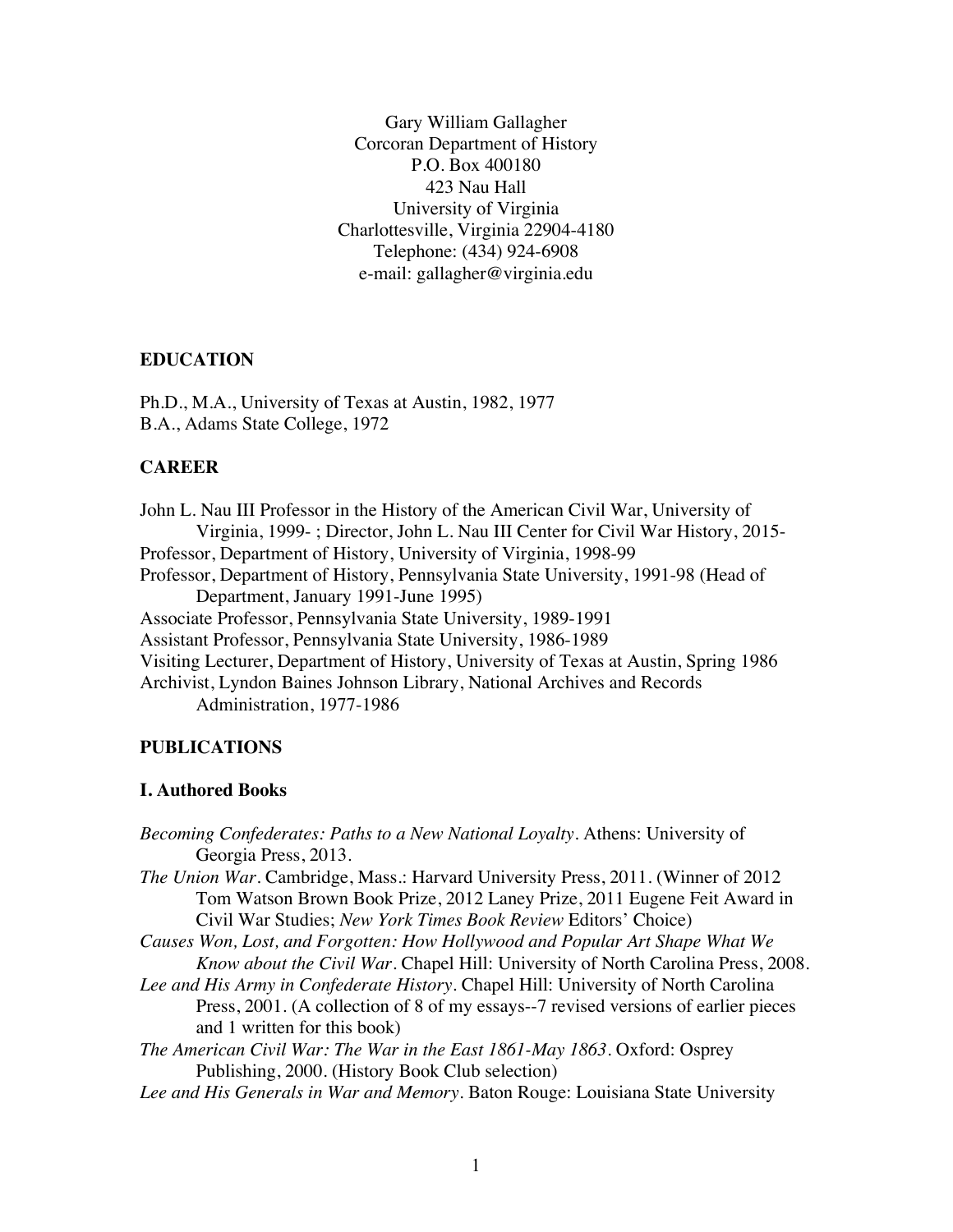Press, 1998. (A collection of 13 of my essays--11 revised versions of earlier pieces and 2 written for this book; winner of 1998 Fletcher Pratt Award; History Book Club selection)

- *The Confederate War*. Cambridge, Mass.: Harvard University Press, 1997. (Winner of 1998 Laney Prize and finalist for 1998 Lincoln Prize [shared the prize with three other books]; History Book Club selection)
- *Stephen Dodson Ramseur: Lee's Gallant General*. Chapel Hill: University of North Carolina Press, 1985. (History Book Club Selection)

# **II. Co-Authored Books**

- *The American War: A History of the Civil War Era. State College, Pa.: Spielvogel Books,* 2015. (Co-authored with Joan Waugh)
- *In Taller Cotton: 200 More Important Confederate Books for the Reader, Researcher, and Collector.* Wilmington, N.C.: Broadfoot Publishing Company and First Corps Books, 2006. (Co-authored with Nathaniel Cheairs Hughes, Jr., and Robert K. Krick; I selected and annotated entries for 67 of the 200 titles in this bibliography—which serves as a companion to Richard B. Harwell's *In Tall Cotton: The 200 Most Important Confederate Books for the Reader, Researcher, and Collector* [Austin, Tex.: Jenkins, 1976].)
- *National Geographic Guide to the Civil War National Battlefield Parks*. Washington, D.C.: The National Geographic Society, 1992. (Co-authored with A. Wilson Greene; History Book Club selection)

### **III. Edited/Co-Authored Books of Essays**

- *Causes Won and Lost: The End of the Civil War.* Richmond: Virginia Sesquicentennial of the American Civil War Commission, 2015. (Co-edited with Elizabeth R. Varon)
- *Cold Harbor to the Crater: Episodes of the War in Virginia in 1864*. Chapel Hill: University of North Carolina Press, 2015. (Co-edited the book with Caroline E. Janney and contributed one essay and the bibliographical essay; tenth title in the "Military Campaigns of the Civil War" series; History Book Club selection)
- Lens of War: Exploring Iconic Photographs of the Civil War. Athens: University of Georgia Press, 2015. (Co-edited the book with J. Matthew Gallman and contributed one essay)
- *A Political Nation: New Directions in Mid-Nineteenth-Century American Political History*. Charlottesville: University of Virginia Press, 2012. (Co-edited with Rachel A. Shelden)
- *Wars Within a War: Controversy and Conflict Over the American Civil War*. Chapel Hill: University of North Carolina Press, 2009. (Co-edited the book with Joan Waugh and contributed one essay)
- *Crucible of the Civil War: Virginia from Secession to Commemoration*. Charlottesville: University of Virginia Press, 2006. (Co-edited the book with Edward L. Ayers and Andrew Torget and contributed the introductory essay)
- *The Shenandoah Valley Campaign of 1864*. Chapel Hill: University of North Carolina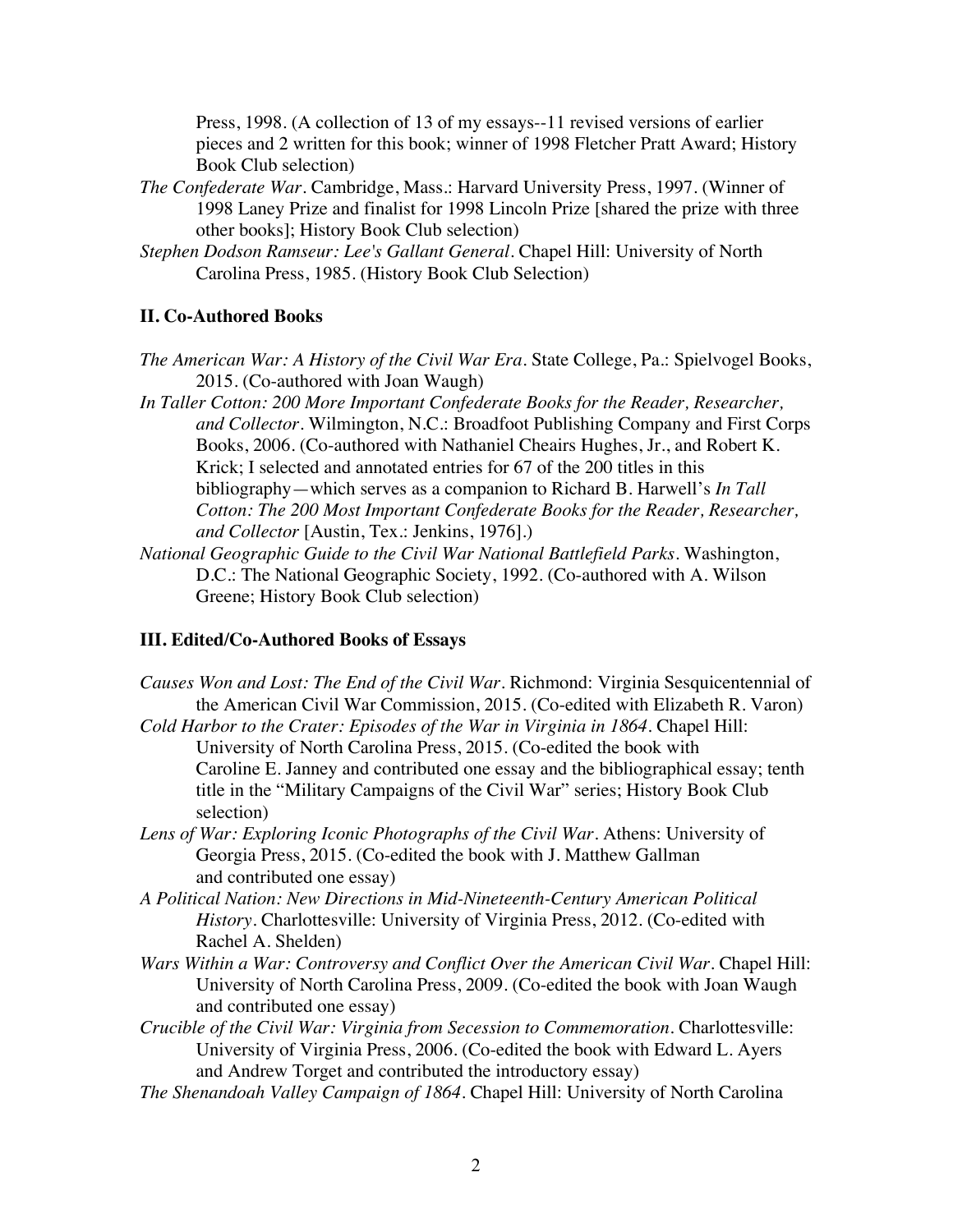Press, 2006. (Edited the book and contributed the introduction, one essay, and the bibliographic essay; ninth title in the "Military Campaigns of the Civil War" series)

- *Leaders of the Lost Cause: New Perspectives on the Confederate High Command*. Mechanicsburg, Pa.: Stackpole, 2004. (Co-edited the book with Joseph T. Glatthaar and contributed one essay; History Book Club Selection)
- *The Shenandoah Valley Campaign of 1862*. Chapel Hill: University of North Carolina Press, 2003. (Edited the book and contributed the introduction, one essay, and the bibliographic essay; eighth title in the "Military Campaigns of the Civil War" series; History Book Club selection)
- *The Library of Congress Civil War Desk Reference*. New York: Simon and Schuster, 2002. (Co-edited with Margaret E. Wagner and Paul Finkelman)
- *The Myth of the Lost Cause and Civil War History*. Bloomington: Indiana University Press, 2000. (Co-edited the book with Alan T. Nolan and contributed the introduction and one essay)
- *The 1862 Richmond Campaign: The Peninsula and the Seven Days*. Chapel Hill: University of North Carolina Press, 2000. (Edited the book and contributed the introduction, one essay, and the bibliographic essay; seventh title in the "Military Campaigns of the Civil War" series; History Book Club selection)
- *The Antietam Campaign*. Chapel Hill: University of North Carolina Press, 1999. (Edited the book and contributed the introduction, one essay, and the bibliographic essay; sixth title in the "Military Campaigns of the Civil War" series; History Book Club selection)
- *Three Days at Gettysburg*. Kent, Ohio: Kent State University Press, 1999. (Edited the book and contributed the introduction and two essays; this book contains the nine essays in the earlier Kent State volumes on the first and second days at Gettysburg plus four new essays on the third day)
- *The Spotsylvania Campaign*. Chapel Hill: University of North Carolina Press, 1998. (Edited the book and contributed the introduction, one essay, and the bibliographic essay; fifth title in the "Military Campaigns of the Civil War" series)
- *The Wilderness Campaign*. Chapel Hill: University of North Carolina Press, 1997. (Edited the book and contributed the introduction, one essay, and the bibliographic essay; fourth title in the "Military Campaigns of the Civil War" series; History Book Club Dual Main Selection)
- *Chancellorsville: The Battle and Its Aftermath*. Chapel Hill: University of North Carolina Press, 1996. (Edited the book and contributed the introduction, one essay, and the bibliographic essay; third title in the "Military Campaigns of the Civil War" series)
- *Lee the Soldier*. Lincoln: University of Nebraska Press, 1996. (Edited the book and contributed the introduction and three essays; History Book Club Main Selection)
- *The Fredericksburg Campaign: Decision on the Rappahannock*. Chapel Hill: University of North Carolina Press, 1995. (Edited the book and contributed the introduction, one essay, and the bibliographic essay; second title in the "Military Campaigns of the Civil War" series)
- *The Third Day at Gettysburg and Beyond*. Chapel Hill: University of North Carolina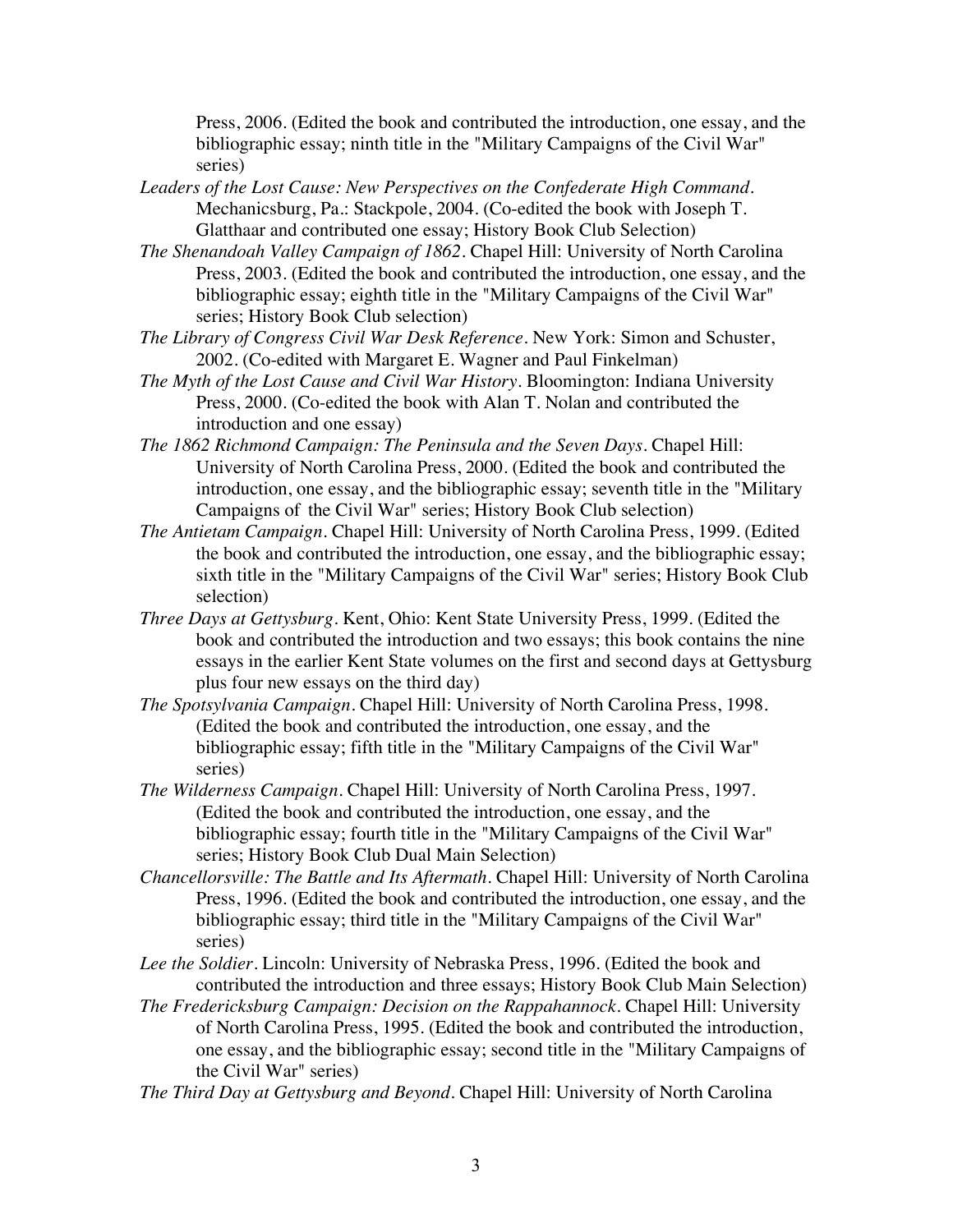Press, 1994. (Edited the book and contributed the introduction, one essay, and the bibliographic essay; inaugural title in "Military Campaigns of the Civil War" series; History Book Club Dual Main Selection)

- *The Second Day at Gettysburg: Essays on Confederate and Union Leadership*. Kent, Ohio: Kent State University Press, 1993. (Edited the book and contributed the introduction, one essay, and the bibliographic essay; History Book Club selection)
- *The First Day at Gettysburg: Essays on Confederate and Union Leadership*. Kent, Ohio: Kent State University Press, 1992. (Edited the book and contributed the introduction, one essay, and the bibliographic essay; History Book Club selection)
- *Struggle for the Shenandoah: Essays on the 1864 Valley Campaign*. Kent, Ohio: Kent State University Press, 1991. (Edited the book and contributed the introduction, one essay, and the bibliographic essay; winner of 1991 Richard Barksdale Harwell Award)
- *Antietam: Essays on the 1862 Maryland Campaign*. Kent, Ohio: Kent State University Press, 1989. (Edited the book and contributed the introduction, two essays, and the bibliographic essay)
- *Essays on Southern History: Written in Honor of Barnes F. Lathrop*. Austin, Tex.: The General Libraries of the University of Texas, 1980. (Edited the book and contributed one essay and a bibliographic essay)

# **IV. Editions**

- *Two Witnesses at Gettysburg: The Personal Accounts of Whitelaw Reid and A. J. L. Fremantle*. St. James, N.Y.: Brandywine Press, 1994; revised second edition, Malden, Mass.: Blackwell, 2008. (Edited and annotated the narratives and contributed the introduction and an appendix)
- *Fighting for the Confederacy: The Personal Recollections of General Edward Porter Alexander*. Chapel Hill: University of North Carolina Press, 1989. (Winner of 1990 Douglas Southall Freeman Award and 1989-90 Founder's Award; History Book Club Main Selection)

### **V. Articles in Refereed Journals**

"Coming to Terms with Civil War Military History," *Journal of the Civil War Era* (December 2014), pp. 487-508. (Co-authored with Kathryn Shively Meier as lead article in a special issue of the journal co-edited with Meier titled *Coming to Terms with Civil War Military History: A Special Issue*)

"The Civil War at the Sesquicentennial: How Well Do Americans Understand Their Great National Crisis?" *Journal of the Civil War Era* (June 2013), pp. 257-65.

- "Disaffection, Persistence, and Nation: Some Directions in Recent Scholarship on the Confederacy," *Civil War History* (September 2009), pp. 329-53.
- "An Old-Fashioned Soldier in a Modern War? Robert E. Lee as Confederate General," *Civil War History* (December 1999), pp. 295-321.
- "Robert E. Lee at Cumberland Island and on the Analyst's Couch," *Virginia Magazine of History and Biography* (January 1995), pp. 117-23.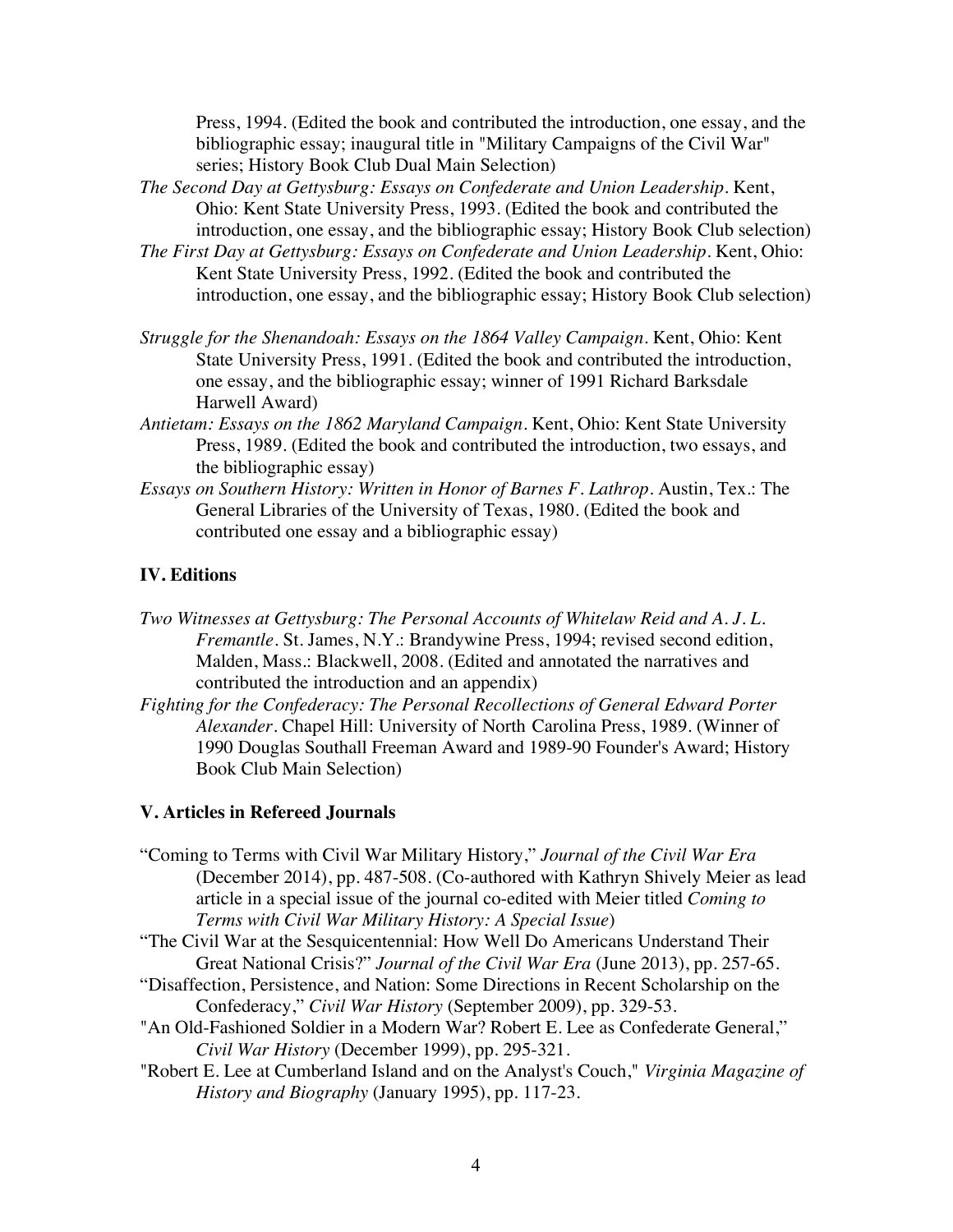- "The Army of Northern Virginia in May 1864: A Crisis of Command," *Civil War History* (June 1990), pp. 101-18.
- "Home Front and Battlefield: Some Recent Literature Relating to Virginia and the Confederacy," *Virginia Magazine of History and Biography* (April 1990), pp. 135-68.
- "Scapegoat in Victory: James Longstreet and the Battle of Second Manassas," *Civil War History* (December 1988), pp. 293-31.
- "'We Are Our Own Trumpeters': Robert E. Lee Describes Winfield Scott's Campaign to Mexico City," *Virginia Magazine of History and Biography* (July 1987), pp. 363-75.
- "A Widow and Her Soldier: LaSalle Corbell Pickett as Author of the George E. Pickett Letters," *Virginia Magazine of History and Biography* (July 1986), pp. 329-44.
- "A North Carolinian at West Point: Stephen Dodson Ramseur, 1855-1860," *North Carolina Historical Review* (January 1985), pp. 1-28.
- "'The Fight Between the Two Iron Monsters': The Monitor Versus the Virginia as Described by Major Stephen Dodson Ramseur, C.S.A.," *Civil War History* (September 1984), pp. 268-71.

More than 200 articles and notes in *Blue and Gray, Civil War Times Illustrated, Civil War Quarterly, Civil War: The Magazine of the Civil War Society, Military History Quarterly, and North and South*

### **VI. Published Lectures**

- *"The Progress of Our Arms": Whither Civil War Military History?* Forty-Fourth Annual Robert Fortenbaugh Memorial Lecture. Gettysburg, Pa.: Gettysburg College, 2006.
- *Robert E. Lee and His High Command*. 2 vols. Chantilly, Va.: The Teaching Company, 2004. (24 lectures)
- *The History of the United States*. 2nd Edition. 2 vols. Chantilly, Va. The Teaching Company, 2003. (12 lectures covering the period 1848-1877; vols. 4-5 of a 7-vol. series)
- *The American Civil War*. 4 vols. Chantilly, Va.: The Teaching Company, 2000. (48 lectures)
- *Jubal A. Early, the Lost Cause, and Civil War History: A Persistent Legacy*. Fourth Annual Frank L. Klement Lecture. Milwaukee: Marquette University Press, 1995.

#### **VII. Review Essays/Miscellaneous Pieces**

- "Causes Won, Lost, and Forgotten: Hollywood and the Civil War Since *Glory*," *Perspectives* (May 2008), pp. 22-25
- "The American Ulysses: Rehabilitating U. S. Grant," *Virginia Quarterly Review* (Summer 2005), pp. 234-41.
- "Civil War Military Leaders Reassessed and Rehashed: Three Biographical Forays," *Reviews in American History* (June 1995), pp. 226-31.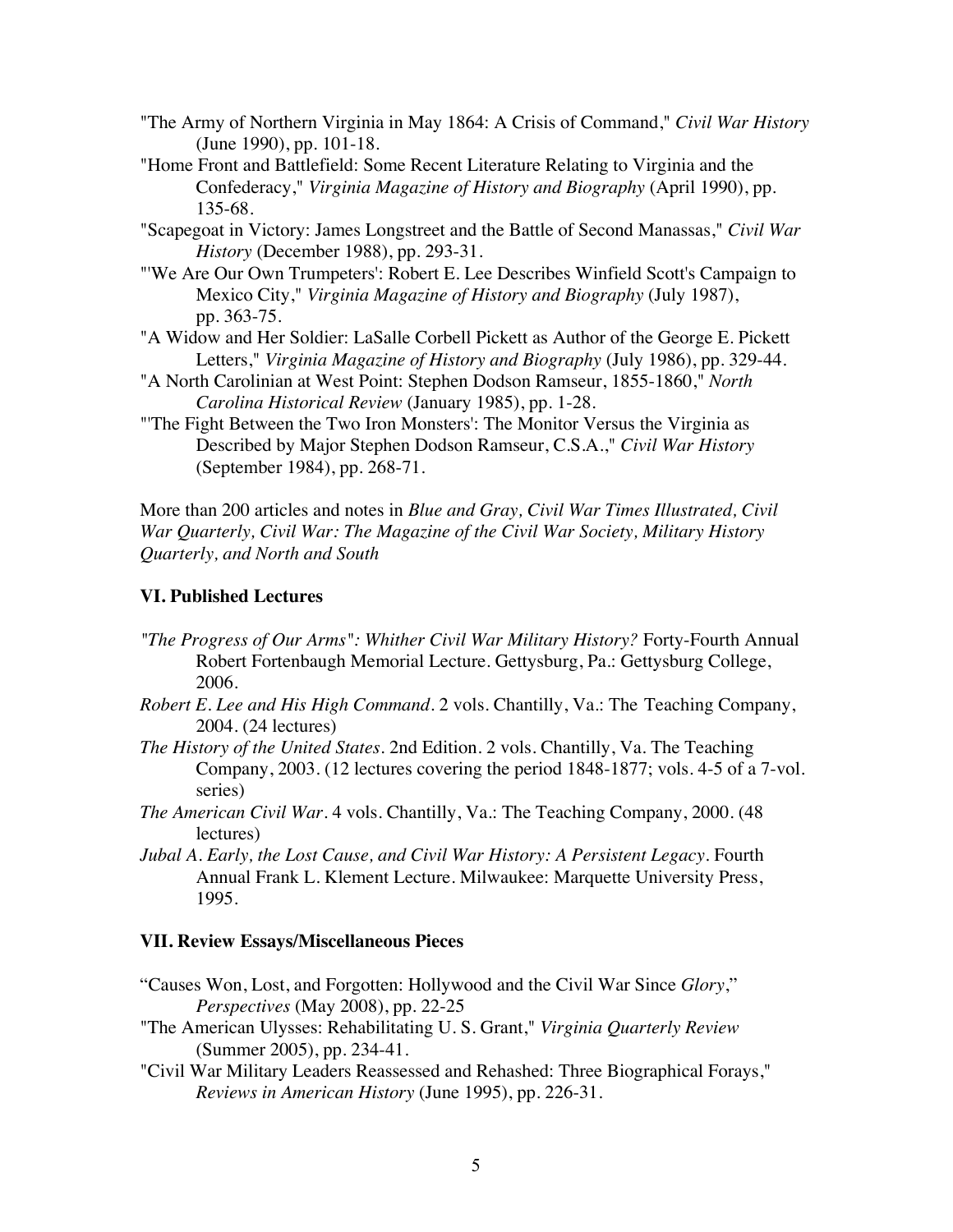"Building a Legend and Prolonging a War: Another Look at Two of Robert E. Lee's Victories," *Reviews in American History* (September 1993), pp. 424-29.

"Tramp, Tramp, Tramp, the Authors March On: Recent Literature on the Civil War," *Military Affairs* (April 1988), pp. 75-77 (double-column).

### **VIII. Contributions to Books (12 items not listed)**

- "The Importance of Studying Military History," in John W. Knapp, ed., *Leadership and Generalship in the Civil War* (Richmond: Virginia Sesquicentennial of the American Civil War Commission, 2013), pp. 97-110.
- "Union Strategic Thinking in 1863," in James I. Robertson, Jr., ed., *Military Strategy in the American Civil War* (Richmond: Virginia Sesquicentennial of the American Civil War Commission, 2012), pp. 40-47.
- "'You Must Either Attack Richmond of Give Up the Job and Come to the Defence of Washington': Abraham Lincoln and the 1862 Shenandoah Valley Campaign," in John Y. Simon and Harold Holzer, eds., *Rediscovering Abraham Lincoln* (New York: Fordham University Press, 2002), pp. 34-47.
- "Blueprint for Victory: Northern Strategy and Military Policy," in William J. Cooper, Jr., and James M. McPherson, eds., *Writing the Civil War: Historiographical Essays* (Columbia: University of South Carolina Press, 1998), pp. 9-35, 263-70.
- "From Antebellum Unionist to Lost Cause Warrior: The Personal Journey of Jubal A. Early," in John Y. Simon and Michael E. Stevens, eds., *The Nation Transformed: Essays on the American Civil War* (Madison, Wisc.: Madison House, 1998), pp. 92-117.
- "How Familiarity Bred Success: Military Campaigns and Leaders in Ken Burns's The Civil War," in Robert Brent Toplin, ed., *Ken Burns's* "The Civil War": *Historians Respond* (New York: Oxford University Press, 1996), pp. 37-59.
- "'Upon Their Success Hang Momentous Interests': Generalship," in Gabor S. Boritt, ed., *Why the Confederacy* Lost (New York: Oxford University Press, 1992), pp. 79- 108.

### **IX. Scholarly Introductions to Reprints (21 titles not listed)**

- Early, Jubal A., *A Memoir of the Last Year of the War for Independence, in the Confederate States of America* (originally published 1866; Columbia: University of South Carolina Press, 2001), pp. ix-xx.
- Maurice, Sir Frederick, ed., *Lee's Aide-De-Camp* (originally published 1927; Lincoln: University of Nebraska Press, 2000), pp. ix-xix.
- Freeman, Douglas Southall, *The South to Posterity: An Introduction to the Writing of Confederate History* (originally published 1939; Baton Rouge: Louisiana State University Press, 1998), pp. ix-xxviii.
- Black, Robert C., *The Railroads of the Confederacy* (originally published 1952; Chapel Hill: University of North Carolina Press, 1998), pp. xi-xvii.
- Quaife, Milo M., ed., *From the Cannon's Mouth: The Civil War Letters of General Alpheus S. Williams* (originally published 1959; Lincoln: University of Nebraska Press, 1995), pp. vii-xiii.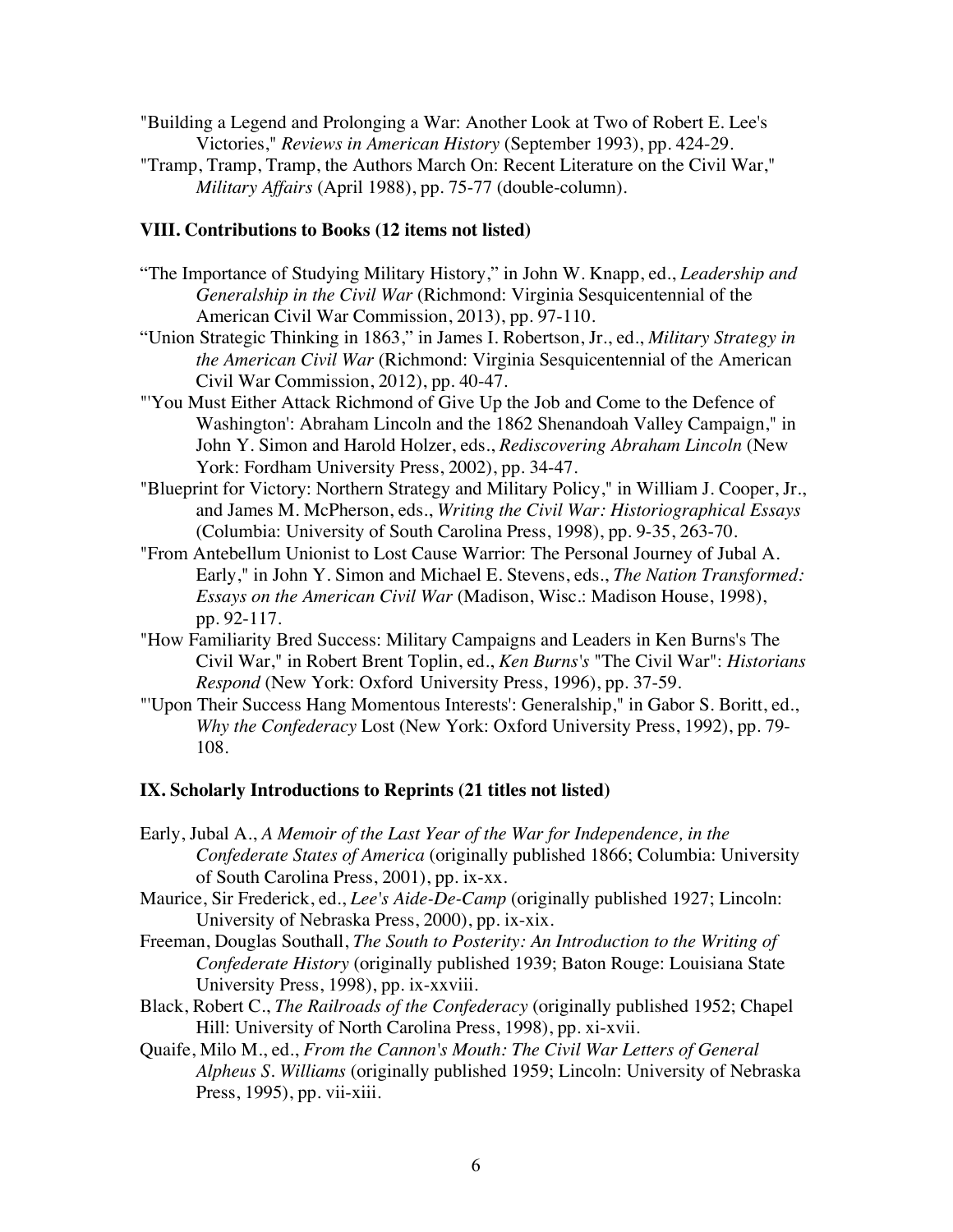Taylor, Walter H., *General Lee: His Campaigns in Virginia, 1861-1865* (originally published 1906; Lincoln: University of Nebraska Press, 1994), pp. v-xviii.

- Thomason, John W., Jr., *Jeb Stuart* (originally published 1929; Lincoln: University of Nebraska Press, 1994), pp. vii-xv.
- McClure, A. K., ed., *The Annals of the War, Written by Leading Participants North and South* (originally published 1879; New York: Da Capo Press, 1994), pp. v-xiv.

Alexander, Edward Porter, *Military Memoirs of a Confederate: A Critical Narrative* (originally published 1907; New York: Da Capo Press, 1993), pp. xix-xxix.

Fremantle, A. J. L., *Three Months in the Southern States: April-June, 1863* (originally published 1863; Lincoln: University of Nebraska Press, 1991), pp. vii-xix.

- Wise, Jennings C., *The Long Arm of Lee; or, The History of the Artillery of the Army of Northern Virginia, with a Brief Account of the Confederate Bureau of Ordnance*, 2 vols. (originally published 1915; Lincoln: University of Nebraska Press, 1991), pp. 1-13.
- Early, Jubal A., *Lieutenant General Jubal Anderson Early C.S.A.: Autobiographical Sketch and Narrative of the War Between the States* (originally published 1912; New York: Da Capo Press, 1991), pp. i-xxxvii.
- Eckenrode, Hamilton J., and Conrad, Bryan, *James Longstreet: Lee's War Horse* (originally published 1936; Chapel Hill: University of North Carolina Press, 1986), pp. ix-xxi.

# **X. Book Reviews**

Reviews in *American Historical Review* (7), *Blue and Gray Magazine* (3), *Cineaste* (1), *Civil War Book Review* (1); *Civil War History* (3), *Civil War Times Illustrated* (4); *Dallas Times-Herald* (1); *Georgia Historical Quarterly* (2); *Historian* (1), *History of Photography* (1), *Journal of American History* (9), *Journal of Military History* (1), *Journal of Mississippi History* (1), *Journal of Southern History* (7), *Journal of the Civil War Era* (1), *Louisiana History* (1), *New York Times* (1), *New York Times Book Review* (5), *North Carolina Historical Review* (3), *Pennsylvania Magazine of History and Biography* (1); *Presidential Studies Quarterly* (1), *Southwestern Historical Quarterly* (2), *Times Literary Supplement* (3); *Virginia Magazine of History and Biography* (3), *Virginia Quarterly Review* (7; 5 of them unsigned); *Washington Post Book World* (6).

# **WORK IN PROGRESS**

# **I. Book**

1. A study of the monuments on the battlefield at Gettysburg, with an emphasis on the ways in which Union and emancipation figured in 19th-century dedicatory speeches and inscriptions.

2. A study of the campaign of Chancellorsville within the larger context of the Civil War in the spring and summer of 1863.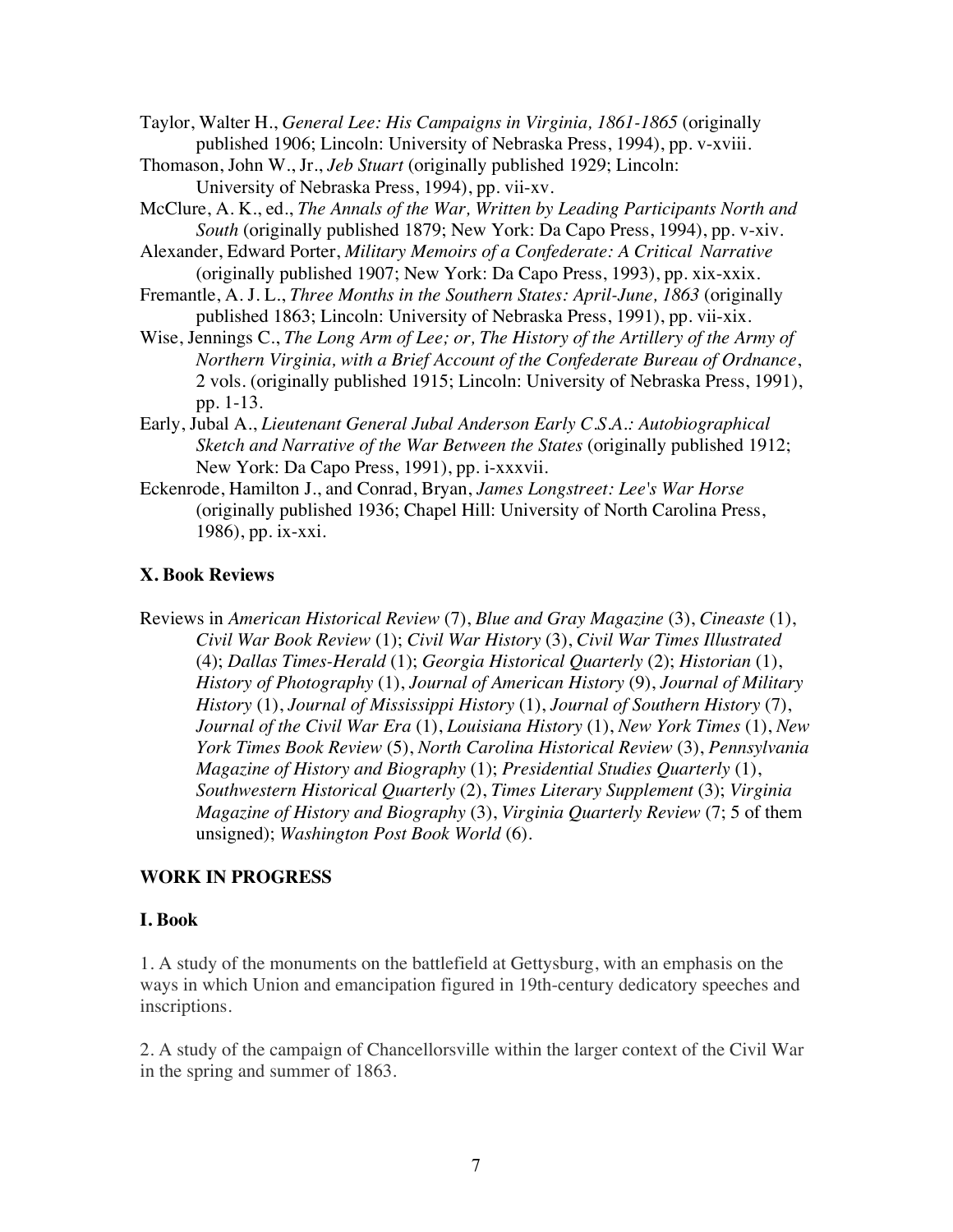### **II. Edited Book**

1. A collection of essays on new approaches to the era of the American Civil War (7 contributors; co-edited with Elizabeth R. Varon).

### **FELLOWSHIPS, GRANTS, HONORS**

Philip Merrill Award for Outstanding Contributions to Liberal Arts Education, American Council of Trustees and Alumni, 2013 Featured Speaker, Chautauqua Institution, 2013 Tom Watson Brown Book Prize, Society of Civil War Historians, 2012 Distinguished Service Award, Society of Civil War Historians, 2012 Shelby Foote Preservation Legacy Award, Civil War Preservation Trust (for "exceptional merit" in Civil War-related preservation), 2012 R. Gerald McMurtry Lecturer, Indiana State Museum, 2012 Eugene Feit Award in Civil War Studies, New York Military Affairs Forum, 2011 Lamar Lecturer in Southern History, Mercer University, 2011 (3 lectures delivered in January 2012, "Becoming Confederates: Three Paths to a New National Loyalty") Cavaliers' Distinguished Teaching Professorship, University of Virginia, 2010-2012 Scholar in Residence, Huntington Library, San Marino, California, calendar 2008 Emmy Parrish Lecturer in American Studies, Baylor University, 2008 Fortenbaugh Memorial Lecturer, Gettysburg College, 2005 Kendrick K. Kelley Lecturer in History, Davidson College, 2004 Steven and Janice Brose Distinguished Lecturer in the Civil War Era, Pennsylvania State University, 2004 (3 lectures delivered in April 2004, "The Civil War in Recent Popular Culture") Richard W. Smith Endowed Lecturer in Civil War History, Ohio Wesleyan University, 2003 Keynote Speaker, Library of Congress Conference titled "The Civil War and American Memory," 2002 Lecturer, OAH Distinguished Lecture Series, 2002-2011 Times-Mirror Foundation Distinguished Fellow, Huntington Library, San Marino, California, 2001-2002 President, Society of Civil War Historians, 2000-2004 Summersell Lecturer, University of Alabama, 2000, 2011 Fletcher Pratt Award (for best non-fiction book on the Civil War), 1999 Elected Fellow, Society of American Historians, 1999 Finalist, Lincoln Prize, 1998 (shared prize with three other authors) Laney Prize (for best book in the field of Civil War history), 1998, 2012 George W. Littlefield Lecturer, University of Texas at Austin, 1995-96 (3 lectures delivered in April 1996, "The Confederate War: Popular Will, Nationalism, and Strategy") Citation, Society of American Historians, for supervising William A. Blair's 1996 Allan Nevins Prize-winning dissertation "Virginia's Private War" Frank L. Klement Lecturer, Marquette University, 1995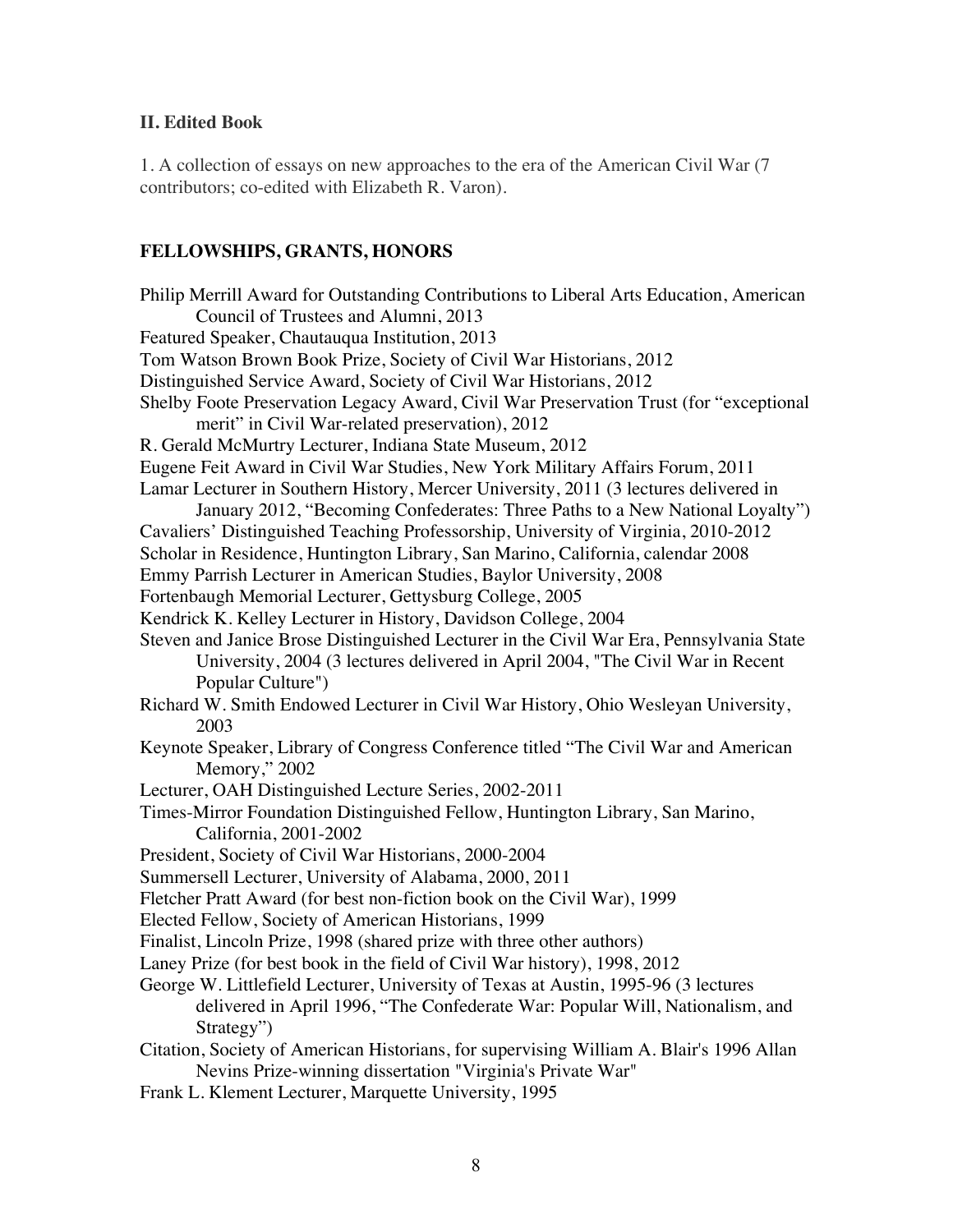Class of 1933 Distinction in the Humanities Award, Penn State University, 1995 Richard Barksdale Harwell Book Award, 1991

- Nevins-Freeman Award (for "distinguished contributions to Civil War History"), 1991
- Invited to Hold Visiting Chair in Military History, United States Military Academy, 1991-92, 1995-96 (declined both times because of headship at Penn State)

Douglas Southall Freeman Award (for "best book in Southern history"), 1990

Founder's Award (for "best edited work on the Civil War"), 1989-90

American Council of Learned Societies Grant-in-Aid, 1989-90

- Mellon Fellow, Virginia Historical Society, Summer 1988 and Summer 1989
- Melvin and Rosalind Jacobs University Endowed Fellowship in the Humanities, Penn State University, 1989-90
- Institute for the Arts and Humanistic Studies Faculty Research Fellowship, Penn State University, 1989-90

University Fellow, University of Texas at Austin, 1974-75, 1975-76, Summer 1976, 1976-77

# **COURSES TAUGHT**

The Civil War and Reconstruction American Military History American Naval History American History to 1877 Undergraduate Colloquium on the Civil War Undergraduate Colloquium on Civil War Memory Undergraduate Colloquium on the Confederacy Undergraduate Colloquium on Abraham Lincoln Graduate Colloquium on the Civil War Graduate Colloquium on Reconstruction Graduate Colloquium on American Political and Military Biography Graduate Colloquium on American Historiography, 1600-1900 Graduate Colloquium on Civil War Memory Graduate Colloquium on the Confederacy

# **Ph.D. DISSERTATIONS SUPERVISED**

- Jeffrey L. Zvengrowski, "'They Stood Like the Old Guard of Napoleon': Jefferson Davis and the Pro-Bonaparte Democrats, 1815-1870" (2015; co-supervisor with Peter S. Onuf))
- Peter H. Luebke, "Shattering the Slave Power: Northern Soldiers Interpret Their Civil War" (2014)
- Michael T. Caires, "The Greenback Union: The Law and Politics of Money and Banks in the Civil War Era" (2014; co-supervisor with Charles W. McCurdy)
- D. H. Dilbeck, "War in Earnest: Just War Theory and Union Military Policy in the American Civil War" (2014; forthcoming, University of North Carolina Press, 2016)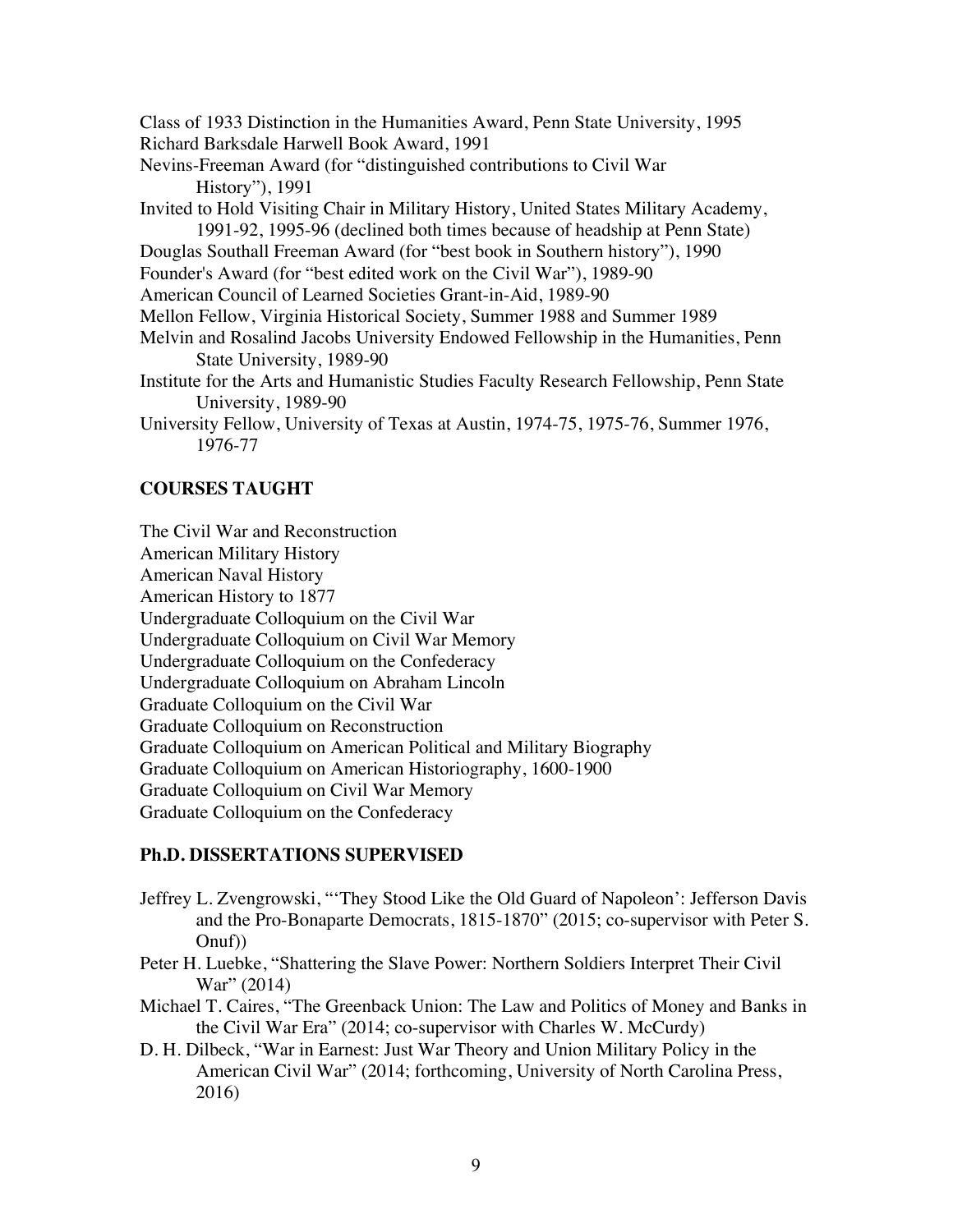- Adrian Brettle, "'The Fortunes of War': Confederate Expansionist Ambitions during the American Civil War" (2014)
- Clark Scott Nesbit, Jr., "The Irony of Emancipation in the Civil War South (University of Virginia. 2013; co-supervisor with Edward L. Ayers)
- Jon Grinspan, "The Virgin Vote: Young Americans in the Age of Popular Politics" (University of Virginia, 2013; forthcoming, University of North Carolina Press, 2016)
- William Burton Kurtz, "Roman-Catholic Americans in the North and Border States during the Era of the American Civil War" (University of Virginia, 2012; Fordham University Press, 2015)
- David R. Zimring, "Crossing the Line: Northerners Who Supported and Fought in the Confederate Armies" (University of Virginia, 2011; University of Tennessee Press, 2014)
- Kathryn Shively Meier, "'This Is No Place for the Sick': Nature's War on Civil War Soldier Health in 1862 Virginia" (University of Virginia, 2010; 2011 Edward M. Coffman Prize for best first manuscript in military history; University of North Carolina Press, 2013; 2014 Wiley-Silver Prize for best first book in Civil War-era history)
- Adam W. Dean, "An Agrarian Republic: How Conflict Over Land Use Shaped the Civil War and Reconstruction," (University of Virginia, 2010; University of North Carolina Press, 2015)
- Kanisorn Wongsrichanalai, "The Burden of Their Class: College-Educated New Englanders in the Civil War Era" (University of Virginia, 2010; forthcoming, Fordham University Press, 2015)
- Cynthia L. Nicoletti, "The Great Question of the War: The Legal Status of Secession in the Aftermath of the American Civil War, 1865-1869" (University of Virginia, 2010; 2011 Cromwell Dissertation Prize from the American Society for Legal History)
- M. Keith Harris, "Across the Bloody Chasm: Reconciliation in the Wake of Civil War" (University of Virginia, 2010; LSU Press, 2014)
- Matthew Aaron Speiser, "Seeking the Roots of the Lost Cause: The Continuity of Regional Celebration in the White South, 1850-1872" (University of Virginia, 2008)
- Jaime Amanda Martinez, "For the Defense of the State: Slave Impressment in Confederate Virginia and North Carolina" (University of Virginia, 2008; University of North Carolina Press, 2013)
- Andre M. Fleche, "The Revolution of 1861: The Legacy of the European Revolutions of 1848 and the American Civil War" (University of Virginia, 2006; University of North Carolina Press, 2012; 2013 James A. Rawley Award of the Southern Historical Association)
- Caroline E. Janney, "If Not for the Ladies: Ladies' Memorial Associations and the Making of the Lost Cause" (University of Virginia, 2005; University of North Carolina Press, 2008)
- Wayne Wei-siang Hsieh, " The Old Army in Peace and War: West Pointers and the Civil War Era, 1814-1865" (University of Virginia, 2004; co-supervisor with Edward L. Ayers; University of North Carolina Press, 2009)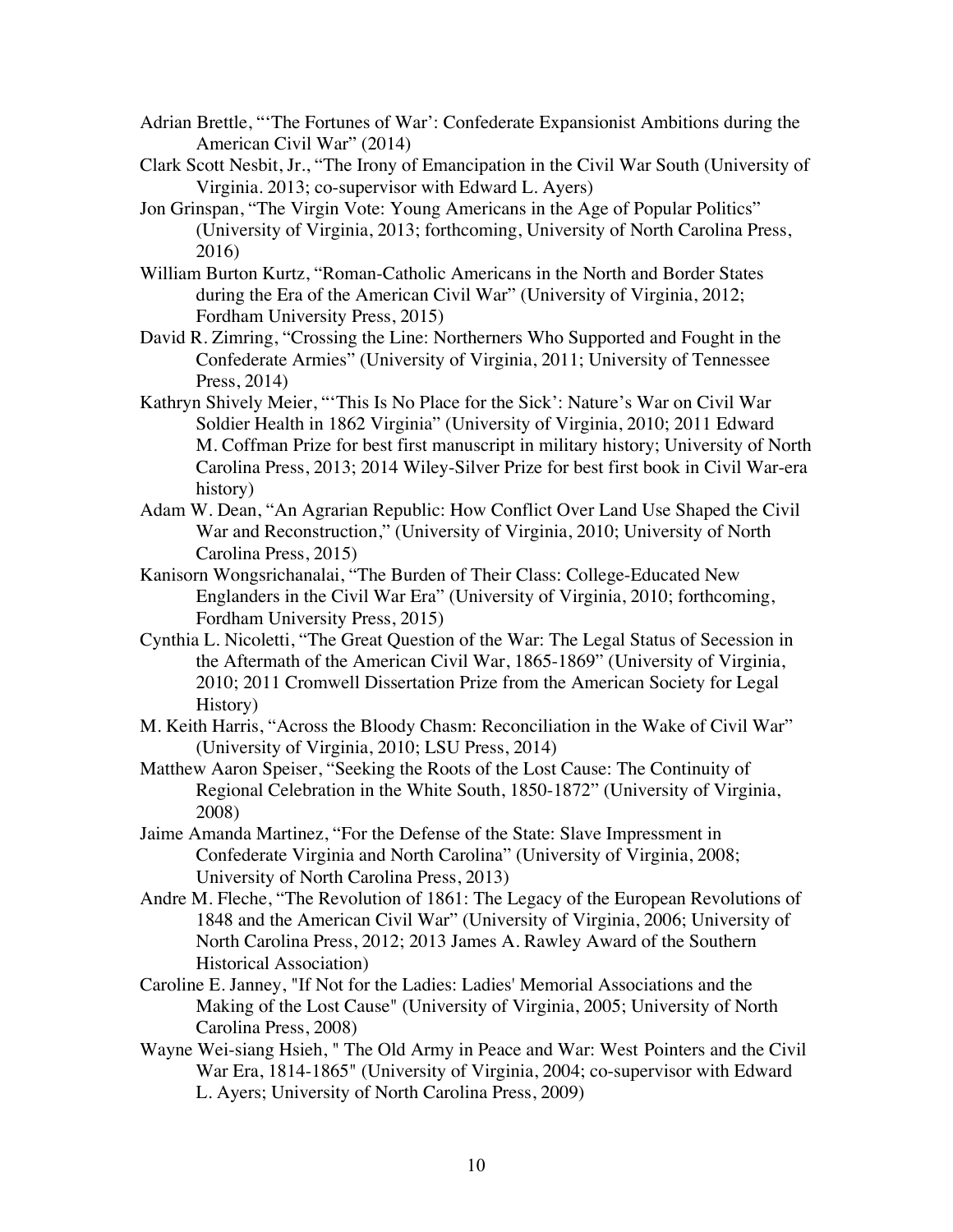- Aaron Sheehan-Dean, "The Family War: Motivation and Commitment in the American Civil War" (University of Virginia, 2003; University of North Carolina Press, 2007)
- Clarissa Woelfel Confer, "Turmoil in Indian Territory: The Civil War Experience of the Five Nations" (Penn State, 1997; University of Oklahoma Press, 2007)
- Peter S. Carmichael, "The Last Generation: Slaveholders' Sons and the Creation of a Southern Identity, 1850-1865" (Penn State, 1996; University of North Carolina Press, 2005)
- William A. Blair, "Virginia's Private War: The Contours of Dissent and Loyalty in the Confederacy, 1861-1865" (Penn State, 1995; won 1996 Allan Nevins Prize for the best dissertation in American history; Oxford University Press, 1998)
- Joseph R. Fischer, "A Well Executed Failure: The Sullivan Campaign Against the Iroquois, July-October 1779" (Penn State, 1994; University of South Carolina Press, 1997)

# **OTHER PROFESSIONAL EXPERIENCE**

- Presented papers, chaired panels, or served as commentator at the annual meetings of the American Historical Association (2005), Organization of American Historians (1992, 1999), Pennsylvania Historical Association (1994), Society for Historical Archeology (1991), Society of Civil War Historians (2008, 2010, 2012), South Carolina Historical Society (1992), Southern Historical Association (1987, 1989, 1991, 1993, 1996, 1998, 2003, 2004, 2007, 2010, 2012, 2013), and West Virginia Historical Association (1992); delivered lectures at Adams State College (1995), Austin Peay State University (1991), Baylor University (2008), Boise State University (2012), Christopher Newport University (2012), Davidson College (2004), Gettysburg College (1990, 1991, 1998, 1999, 2005, 2011, 2012, 2013), Huntington Library (1999, 2000, 2002, 2003, 2006, 2008, 2009, 2011) Library of Congress (2006, 2010), Lynchburg College (2013), Millsaps College (2004), National Archives (2010, 2012), New-York Historical Society (2007), Ohio Wesleyan University, 2003), Penn State University (2004, 2009), Smithsonian Institution (1989, 1994, 1995, 1996, 1998, 2000, 2001, 2003, 2004, 2011, 2013), United States Military Academy (1989, 1990, 1993, 1994, 1996, 1997), University of Alabama (2008, 2011), University of California, Los Angeles (2001, 2014), University of Houston (2002), University of Mary Washington (2011), University of Mississippi (2006, 2010), University of Nevada, Reno (2014), University of North Carolina at Chapel Hill (2008), University of North Carolina at Greensboro (1996), University of North Texas (2009), University of Richmond (2011), Virginia Historical Society (1991, 1998, 2007, 2010, 2012, 2013, 2014), Virginia Military Institute (2001, 2006, 2012), Virginia Polytechnic Institute and State University (1996, 2011), Washington and Lee University (1993, 1996, 1999, 2004, 2006), Washington College (1994), Western Carolina University (2000), Western Illinois University (2004), West Virginia University (2012), Yale University (2012).
- Editor, "Civil War America" series at the University of North Carolina Press, 1993 [1987] - (108 titles to date)